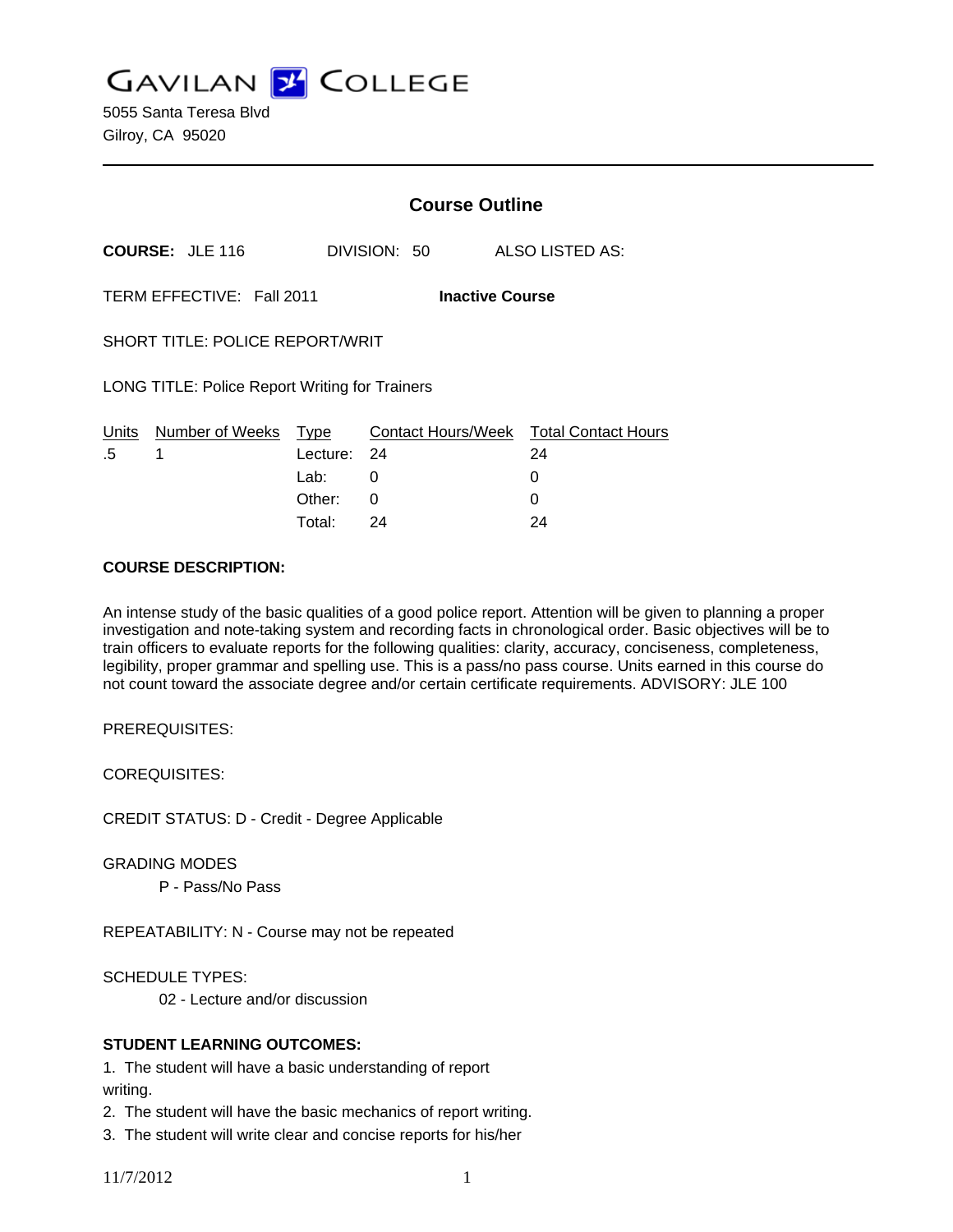agency.

### **CONTENT, STUDENT PERFORMANCE OBJECTIVES, OUT-OF-CLASS ASSIGNMENTS**

Inactive Course: 09/26/2011

- 1 4 I. Diagnostic Testing
- A. View film of crime-write narrative

report of observation

- B. Take a punctuation and spelling test
- 2 II. Panel of 3 District Attorneys Representing

Santa Clara Co., Monterey Co., and Santa Cruz Co.

A. Presentation and discussion of elements

of good police report

- B. Facts DA's consider important
- C. Areas to avoid in reports
- 2 III. Student Assessment
- A. Go over with each student his/her

strengths and/or weaknesses in narrative

writing skills, spelling, punctuation.

Assign student projects in areas of weakness.

2 2 IV. Grammar Workshop

- A. Punctuation, spelling
- B. Sentence Structure
- 2 V. Taking Notes to Simplify Reports
- A. Operational uses
- B. Administrative uses
- VI. Face Page
- A. Crime classifications
- B. FBI uniform crime classification
- VII. The Narrative
- A. Format
- 1. Headings and subheadings
- 2. Extraneous information
- 3. Inappropriate material
- 4. Repetition
- 4 VIII. Examples of Good Report Writing
- A. POST (Police Officers Standards and

Training Commission) Examplary Training Program

1. ^uBetter Police Reports^s by Devalis Rutledge

- 3 8 IX. Field Experience
- A. Each student will go out on a simulated call, take a report on one of the following crimes:
- 1. Rape
- 2. Burglary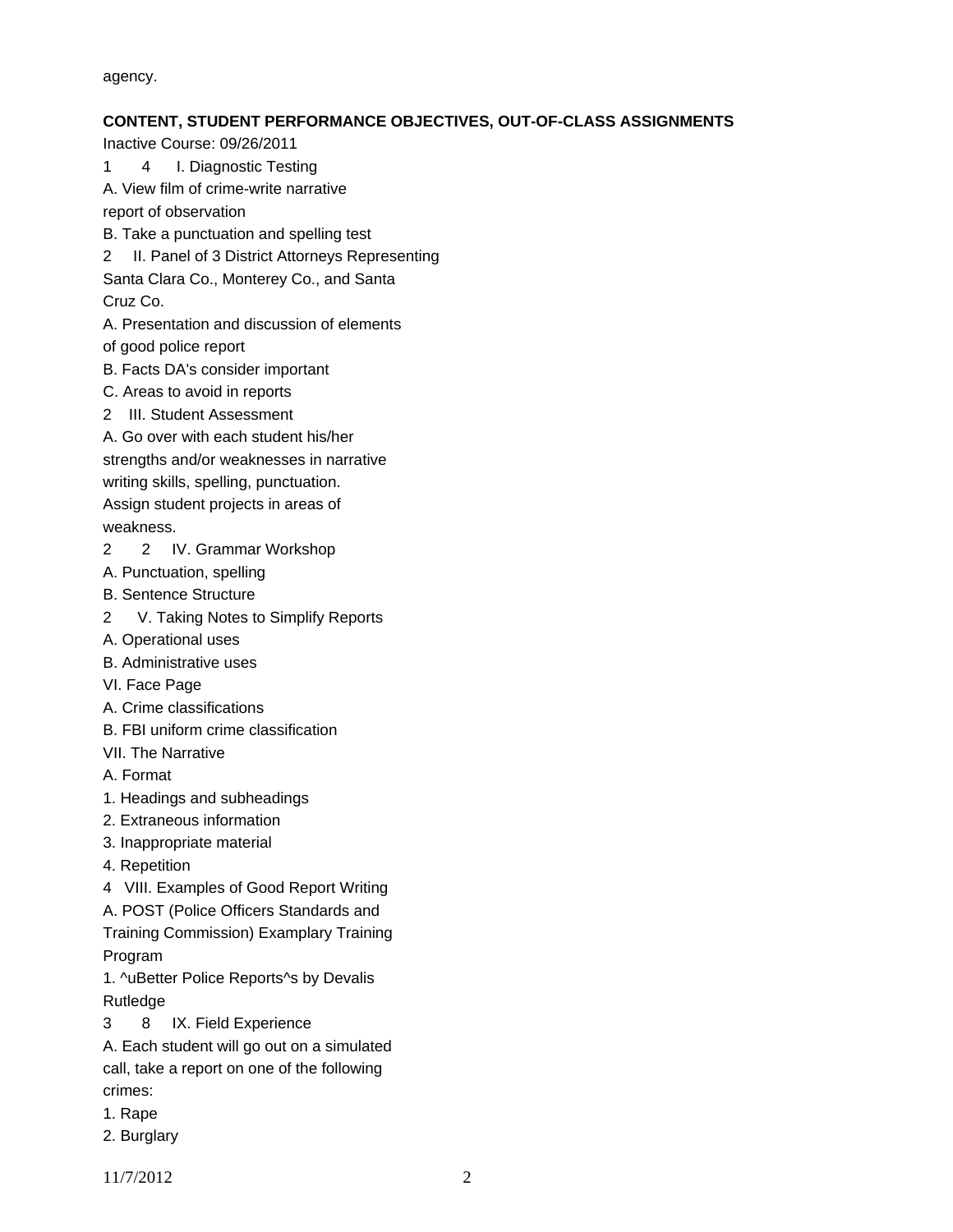- 3. Malicious mischief
- 4. Robbery
- 5. Petty Theft
- 6. Assault with a deadly weapon
- 7. Homicide
- 8. Drunk in public
- X. Evaluation/Critique
- A. Each report will be reviewed by other

students

B. Each report will be evaluated by instructor

C. Feedback to student

COURSE OBJECTIVES:

1. The students will be able to assess his/her weaknesses in writing.

2. The student will understand from a district attorney's point of view the elements considered most important in a good police report.

3. The student will be able to take good notes to simplify reports for both operational and administrative use.

4. The student will be able to complete will complete accuracy, the face sheet of most reports.

5. The student will be able to organize and maintain proper format of narrative portion of the police report.

6. The student will understand elements of good reports.

7. The students will be able to write accurate and complete reports of most crimes (rape, burglary, malicious mischief, robbery, petty theft, ADW, homicide, drunk in public).

# **METHODS OF INSTRUCTION:**

Lecture, field simulation, class discussion, films. Evaluation: Final reports to be reviewed by instructors and class.

# **METHODS OF EVALUATION:**

This is a degree-applicable course, but substantial writing assignments are NOT appropriate, because the course primarily: Involves skill demonstrations or problem solving The problem-solving assignments required: None The types of skill demonstrations required: Class performance Performance exams The types of objective examinations used in the course: None Other category: None The basis for assigning students grades in the course: Writing assignments: 0% - 0%